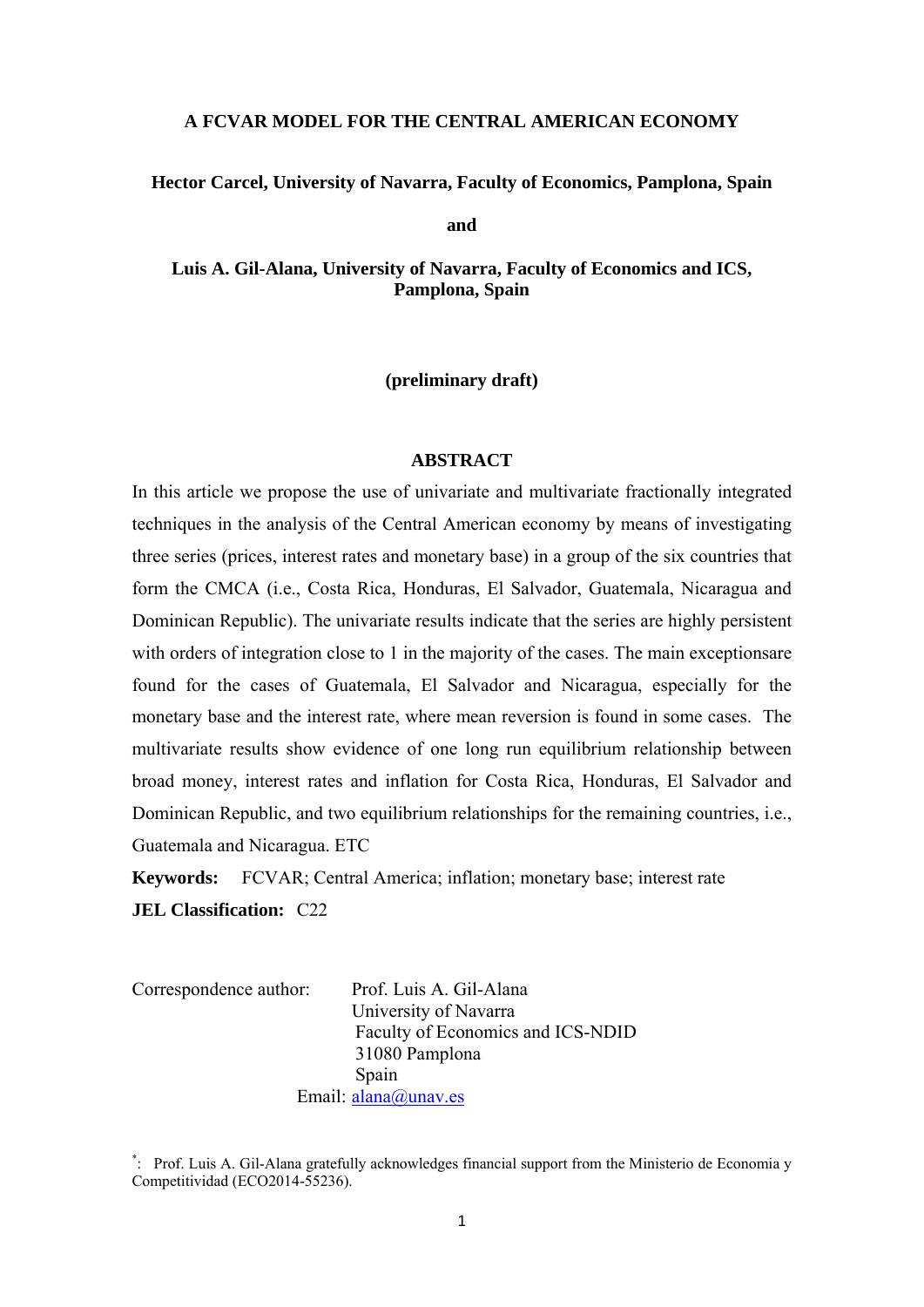# **1. Introduction**

While not working towards an imminent transition to a monetary or currency union, the Central American Monetary Council (or CMCA, from Spanish *Consejo Monetario Centroamericano*) serves as an institution promoting economic and financial stability among five Central American countries (Costa Rica, El Salvador, Guatemala, Honduras and Nicaragua) and the Dominican Republic. Econometric studies conducted by researchers from CMCA have traditionally focused on studying inflation levels of these countries, making use of econometric tools such as unit roots, VECM and cointegration methods. It is our will with this work to introduce some new techniques in time series analysis, extending the above methodology to the fractional case in the analysis of the Central American region, hoping this may benefit policy makers and regulators in the area. With the implementation of the FCVAR model, we want to show how forecasting results can be obtained for key economic variables in the Central-American region, with the hope that this may enable policy makers and researchers in the region to come up with sound policy recommendations.

### **2. Contextual setting**

The CMCAattempts to provide economic and financial stability to five Central American countries (Costa Rica, El Salvador, Guatemala, Honduras and Nicaragua) and the Dominican Republic. Measuring and controlling inflation levels constitutes a very important task for SECMCA (from the Spanish *Secretaría Ejecutiva del Consejo Monetario Centroamericano*), which acts as the research branch of the CMCA. The history of the Central American Monetary Council can be summarized as an outstanding integrationist effort made by the Central Banks of its member countries (Costa Rica, Dominican Republic, El Salvador, Guatemala, Honduras and Nicaragua).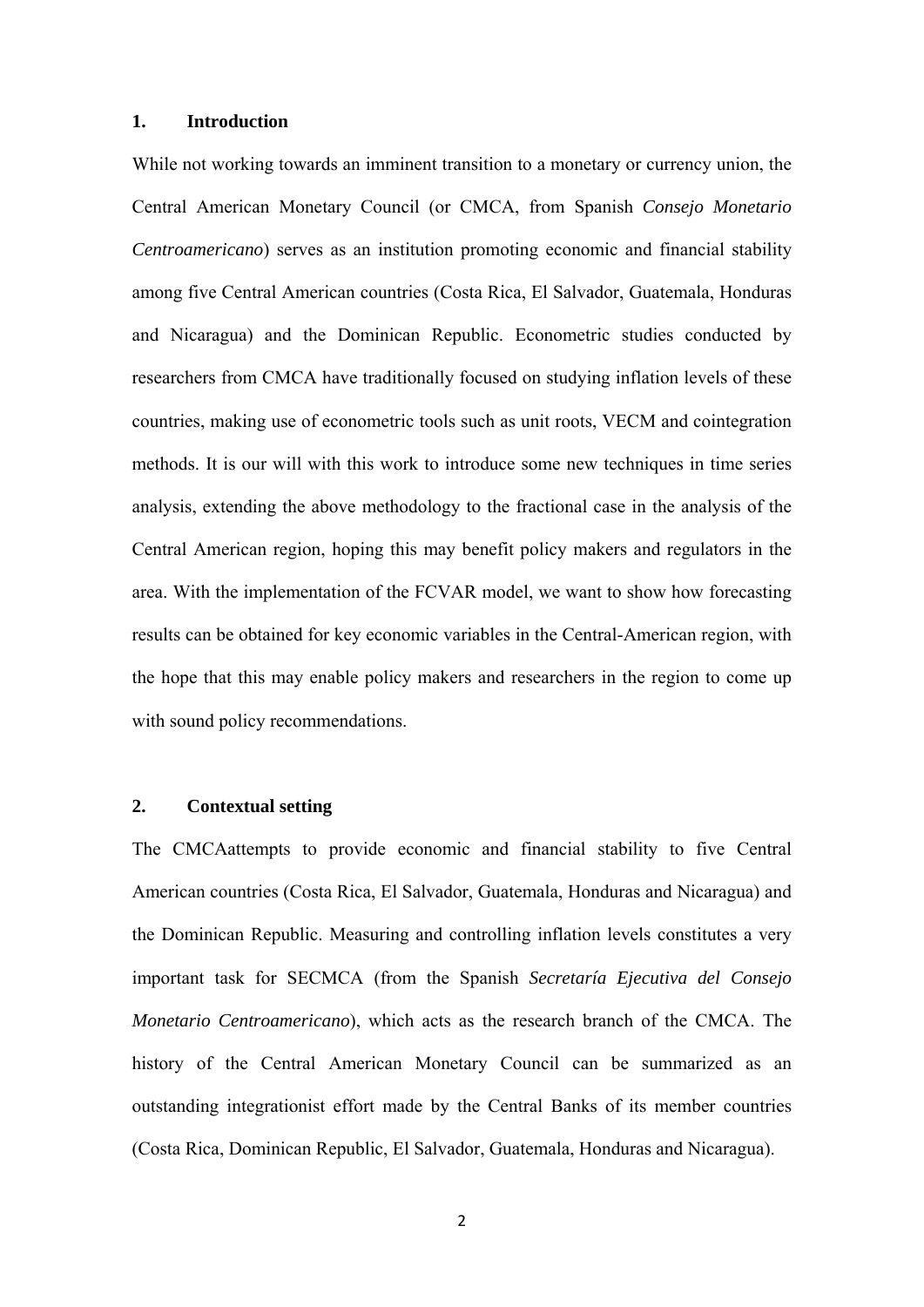Between 1951 and 1957 several bilateral agreements among these Central American countries were signed, constituting thus the basis for the creation of a new system of Central Banks in Central America with the initial goal of achieving monetary integration. The first step was to create a mechanism of multilateral payment compensations, which was established under the Central American Compensation Chamber Agreement, signed in July 1961. This was followed by the Central American Monetary Union Establishment agreement in February 1964, which lead to the formation of the Central American Monetary Council. Later on the Central American Monetary Establishment Fund was established in 1969 with the aim of establishing an equilibrium in the balance of payments between the member countries that could affect their corresponding exchange rates stability.

These agreements were united in 1974 under the Central American Monetary Agreement, which was modified in 1999 in order to include some of the integrationist achievements that took place during the 1990s. Among these we shall point out the Tegucigalpa Protocol in December 1991, which lead to the foundation of the Central American Integration System; and the Guatemala Protocol in October 1993, which substituted the Central American Economic Integration General Treaty that had originally been signed in 1960. The Central American Monetary Agreement constitutes the main pillar of the monetary and financial integration in Central America. During its 50 years of existence the Central American Monetary Council has held multiple meetings, all of them with the aim of improving and fostering economic integration among its country members. Despite not having as ultimate goal the adoption of a new common currency, the CMCA attempts to achieve economic and financial stability in the region, in order to promote the integration and mutual collaboration of its member countries.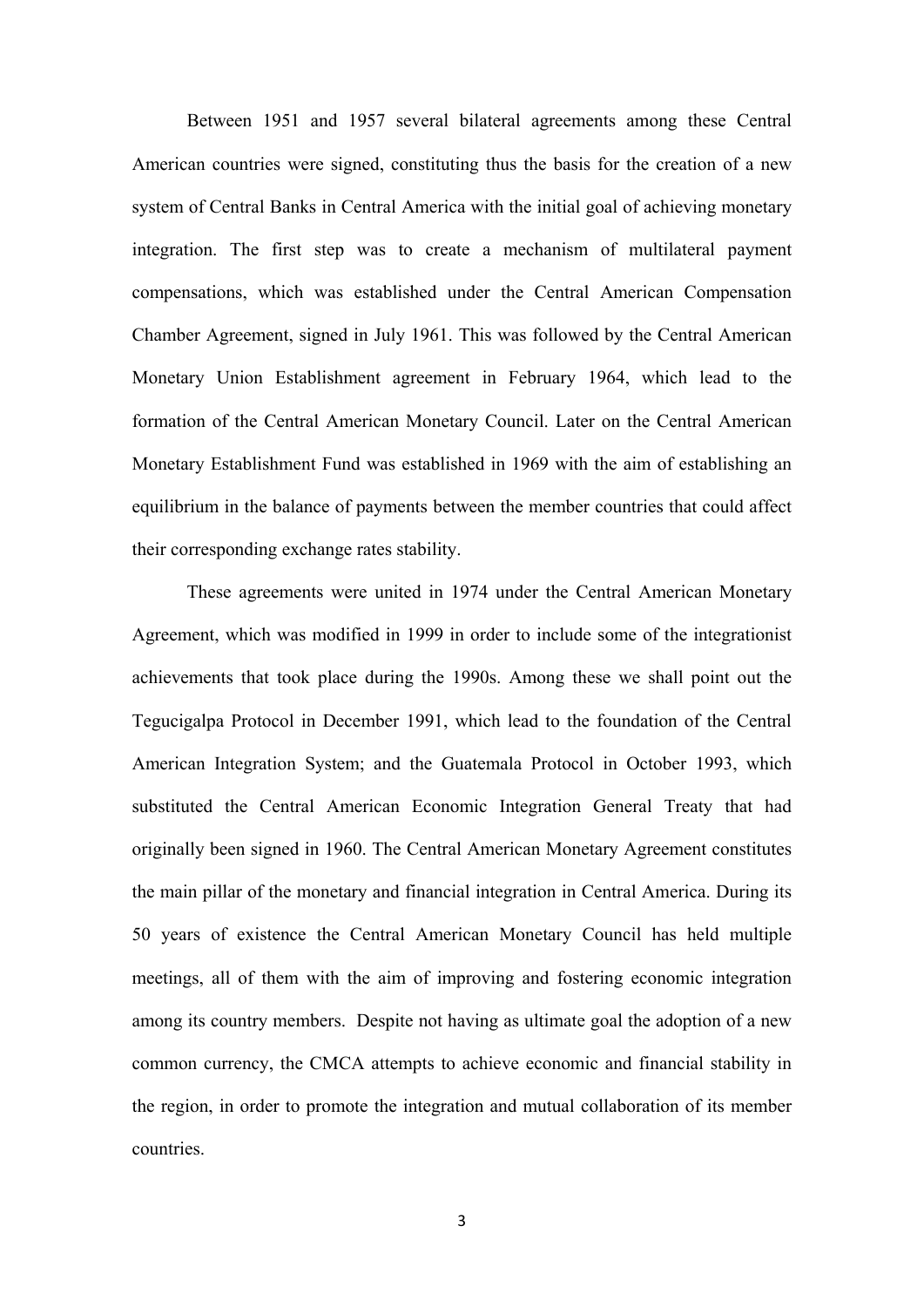In this paper we look at the relationship between CPI, the interest rates and the monetary base among the six countries that form the CMCA, using updated techniques in time series analysis. The following section briefly describes the methodology used in the paper. Section 4 presents the data and the main empirical results, while Section 5 concludes the paper.

### **3. Methodology**

The methodology used in this paper is based on the concepts of fractional integration and cointegration. Fractional integration is a natural generalization of the concepts of unit roots or I(1) behavior to the fractional case. In particular it basically means that the number of differences required in a time series to get a short memory or I(0) process does not necessarily be an integer value (usually 1) but any real value, including thus values constrained between 0 and 1 or even above 1.

Using L as the backshift operator (i.e.,  $Lx_t = x_{t-1}$ ), we say that a process  $\{x_t, t =$  $0, \pm 1, \ldots$ } is integrated of order d, and denoted as I(d) if it can be represented as

$$
(1 - L)^d x_t = u_t, \quad t = 0, \pm 1, \dots,
$$
 (1)

with  $x_t = 0$  for  $t \le 0$ , and where  $u_t$  is an I(0) process, defined, for the purpose of the present work, as a covariance stationary process with spectral density function that is positive and finite. Note that the fractional polynomial in the left hand side of equation (1) can be expressed as

$$
(1 - L)^d = \sum_{j=0}^{\infty} \psi_j L^j = \sum_{j=0}^{\infty} {d \choose j} (-1)^j L^j = 1 - d L + \frac{d(d-1)}{2} L^2 - \dots,
$$

and thus equation (1) becomes

$$
(1 - L)^{d} x_{t} = x_{t} - dx_{t-1} + \frac{d(d-1)}{2} x_{t-2} - ... = u_{t}.
$$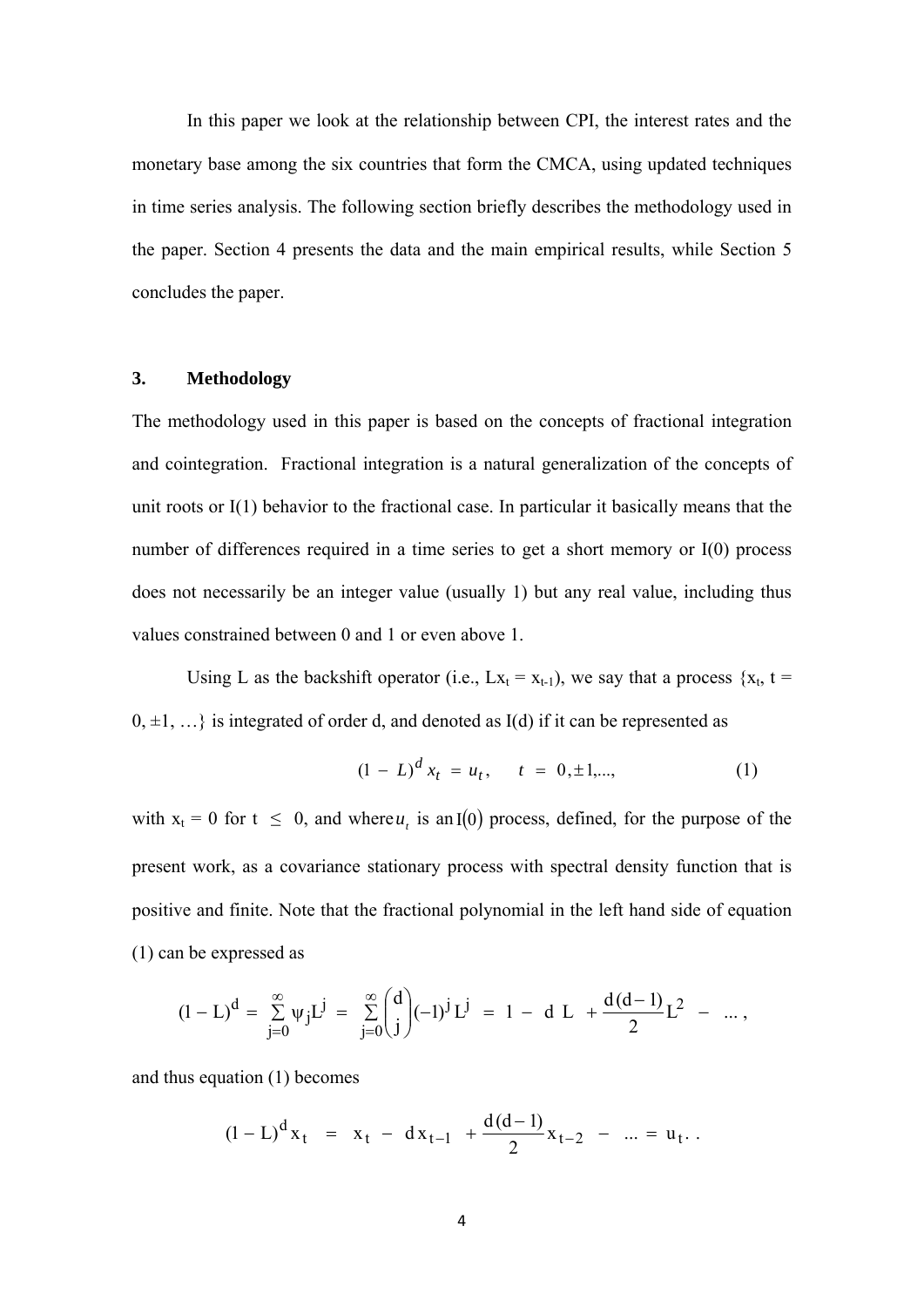In this context, d plays a crucial role as an indicator of the degree of dependence in the series. Thus, the higher the value of d, the higher the level of association is between the observations. If  $d = 0$ , the series is short memory or integrated of order 0 and denoted as I(0); if  $0 < d < 0.5$ , the series exhibits long memory and it is still covariance stationarity; if  $0.5 \le d \le 1$ , the series is then nonstationary though still mean reverting with shocks disappearing in the long run; if  $d = 1$  the series is integrated of order 1 or I(1) and in general, if  $d \ge 1$  there is no mean reversion with shocks persisting forever.

 The I(d) literature was introduced in the 80s by Granger (1980), Granger and Joyeux (1980) and Hosking (1981) and was later extended in the context of economic and financial time series by authors such as Baillie (1996), Gil-Alana and Robinson (1997), Mayoral (2006) and others.

 On the other hand, the natural extension of the concept of fractional integration to the multivariate case is throughout the idea of fractional cointegration. This concept appears in the original description by Engle and Granger (1987) though most of the applications following this paper focused on the cases where the orders of integration of the variables are integer values (1 for the parent series and 0 for the equilibrium relationship). The first theoretical papers on fractional cointegration were developed by Peter Robinson and his coauthors (Robinson and Hualde, 2003, 2007; Robinson and Marinucci, 2001; Robinson and Yajima, 2002) and later on, more general multivariate approaches have been presented by Johansen and Nielsen (2010, 2012) throughout the Fractional Cointegration VAR (FCVAR) approach, extending the classical CVAR of Johansen (1991, 1996).

The Fractionally Cointegrated Vector AutoRegressive (FCVAR) model was introduced by Johansen (2008) and further explained by Johansen and Nielsen (2010, 2012). The model is a generalization of Johansen´s (1995) Cointegrated Vector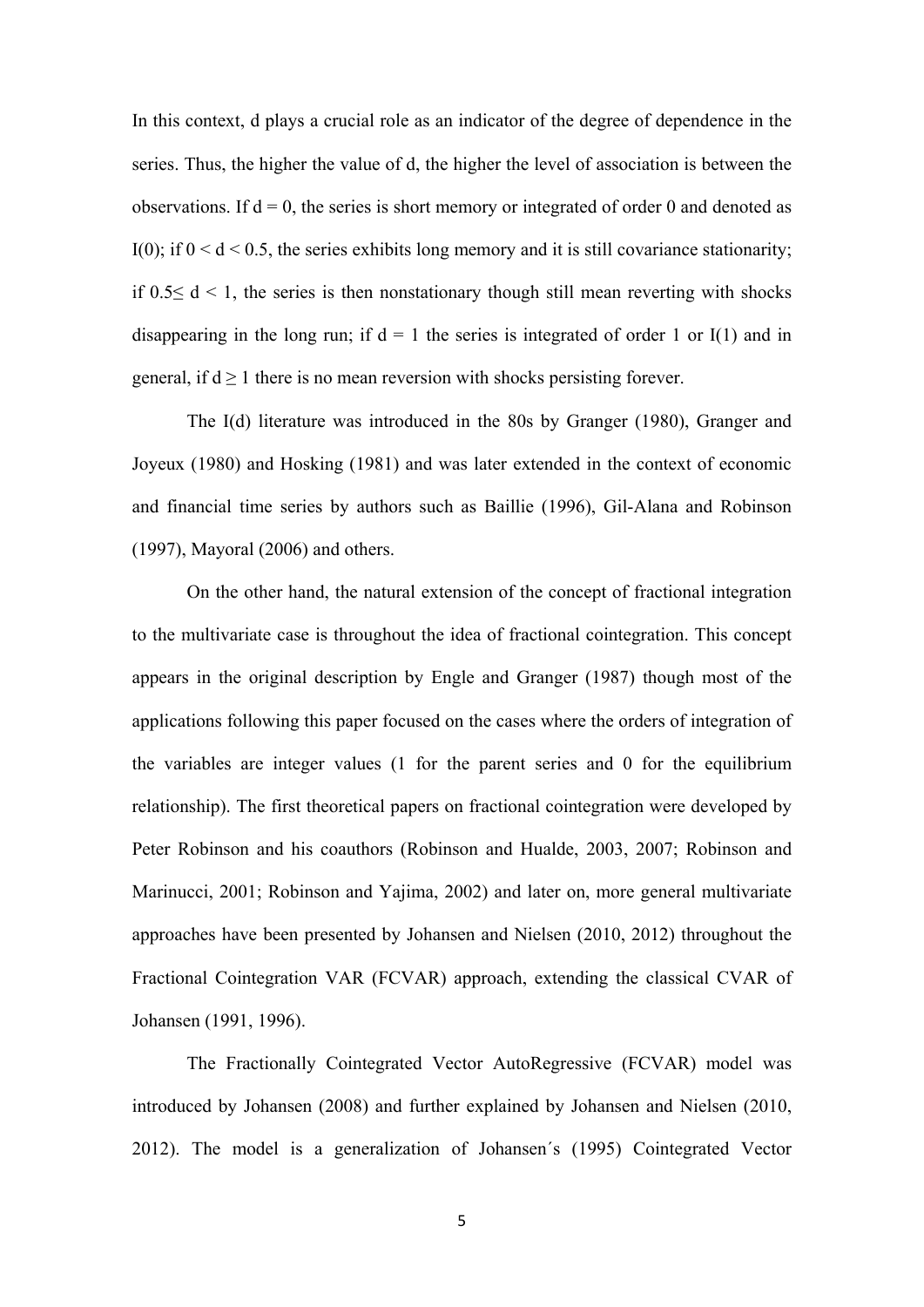AutoRegressive (CVAR) model, which enabled for fractional processes of order d that cointegrate with order d-b. The CVAR model is:

$$
\Delta Y_t = \alpha \beta^{\dagger} Y_{t-1} + \sum_{i=1}^{k} \Gamma_i \Delta Y_{t-i} + \varepsilon_t = \alpha \beta^{\dagger} L Y_t + \sum_{i=1}^{k} \Gamma_i \Delta L^i Y_t + \varepsilon_t \qquad (2)
$$

Then the easiest way to derive the FCVAR model is to replace the difference and lag operators  $\Delta$  and *L* in (2) by their fractional counterparts,  $\Delta^b$  and  $L_b = 1 - \Delta^b$ , respectively. We then obtain:

$$
\Delta^b Y_t = \alpha \beta L_b Y_t + \sum_{i=1}^k \Gamma_i \Delta^b L_b{}^i Y_t + \varepsilon_t, \qquad (3)
$$

which is applied to  $Y_t = \Delta^{d-b} X_t$  such that:

$$
\Delta^d X_t = \alpha \beta^{\dagger} L_b \Delta^{d-b} X_t + \sum_{i=1}^k \Gamma_i \Delta^b L_b^{\ \ i} Y_t + \varepsilon_t, \tag{4}
$$

where  $\varepsilon$  is p-dimensional independent and identically distributed with mean zero and covariance matrix  $\Omega$ .

The parameters have the usual interpretations known from the CVAR model. In particular, αand  $\beta$  are  $p \times r$  matrices, where  $0 \le r \le p$ . The columns of  $\beta$ are the cointegrating relationships in the system, that is to say the long-run equilibria. The parameters  $\Gamma$  govern the short-run behaviour of the variables and the coefficients in  $\alpha$ represent the speed of adjustment towards equilibrium for each of the variables. Thus, the FCVAR model allows simultaneous modelling of the long-run equilibria, the adjustment responses to deviations from the equilibria and the short-run dynamics of the system. In Johansen and Nielsen (2012) and Nielsen and Popiel (2016) one can find estimation and inference for the model, and the latter provides Matlab computer programs for the calculation of estimators and test statistics.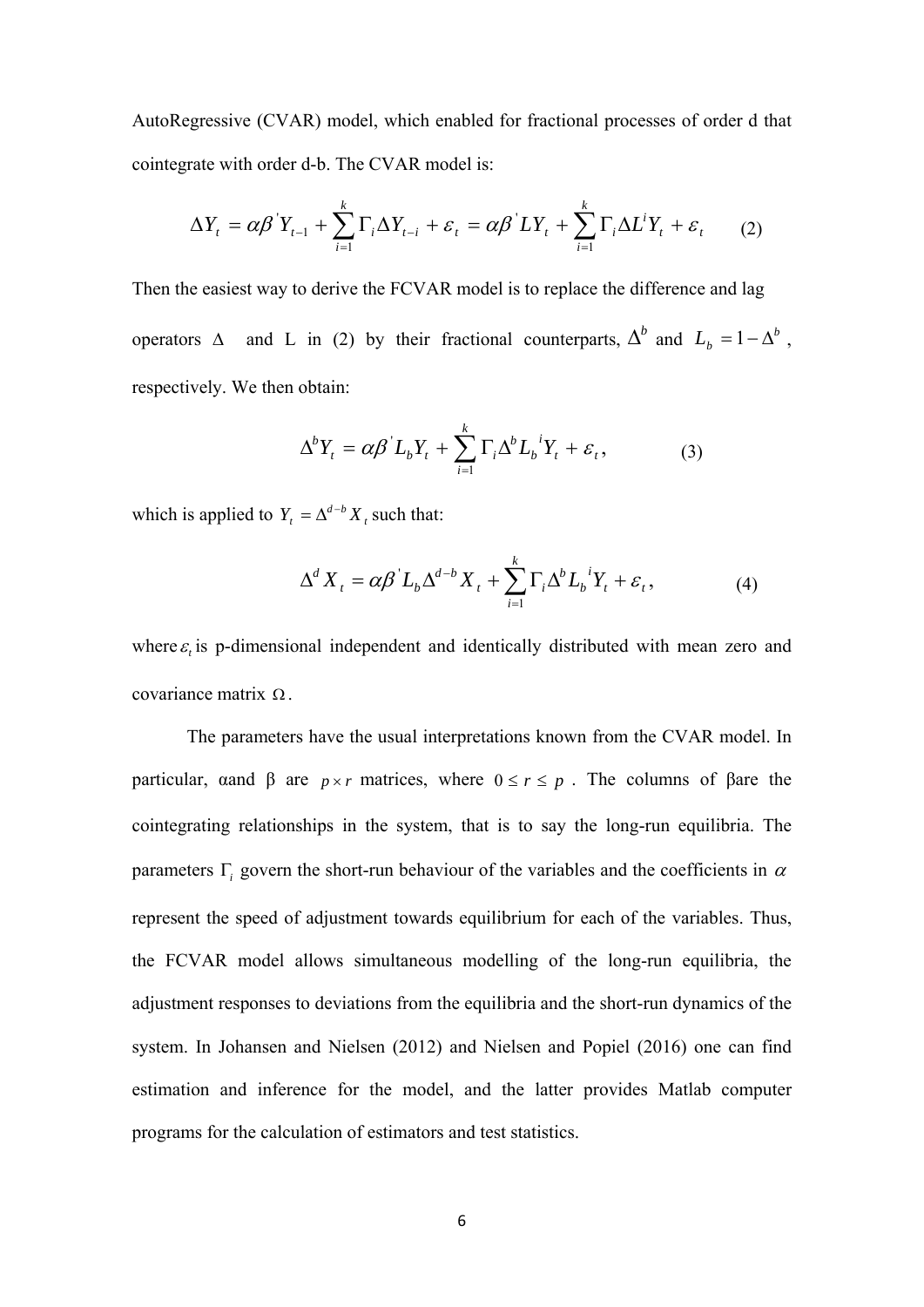# **4. Data and empirical results**

We use monthly data from January 2001 up to December 2016 corresponding to CPI, monetary base and interest rate levels of the six countries that belong to the CMCA, having thus series of 180 data values of each series. We obtained them from the official CMCA statistical database called SIMAFIR (http://www.secmca.org/simafir.html).

Performing standard unit root tests (Phillips and Perron, 1988; Elliot et al, 1996) the results support in the majority of the cases the unit root hypothesis. However, it is well known that the results may be biased if the data follow fractionally integrated specifications.<sup>1</sup> Because of that we use across this work  $I(d)$  models which include the unit root case as a particular case when d is equal to 1.

We start with the univariate analysis by considering the following regression model,

$$
y_t = \beta_0 + \beta_1 t + x_t, \quad t = 1, 2, ... \tag{5}
$$

$$
(1 - L)^{d} x_{t} = u_{t}, \qquad t = 1, 2, ..., \qquad (6)
$$

where  $y_t$  is the observed time series;  $\beta_0$  and  $\beta_1$  are the coefficients corresponding respectively to the intercept and a linear time trend, and  $x_t$  is supposed to be I(d) and thus,  $u_t$  in (6) is  $I(0)$  adopting the forms of a white noise process (in Table 1) and autocorrelated throughout the model of Bloomfield (1973) (in Table 2)

 Across these tables we display the estimates of d along with their confidence intervals for the three cases corresponding to the three models usually employed in the literature, that is, the one with no deterministic terms, one with an intercept, and another one with an intercept and a linear time trend. The values reported in the tables are those corresponding to the lowest statistic using the Lagrange Multiplier (LM) test of Robinson (1994). This method tests the null hypothesis

 $<sup>1</sup>$ Hassler and Wolters (1994), Lee and Schmidt (1996).</sup>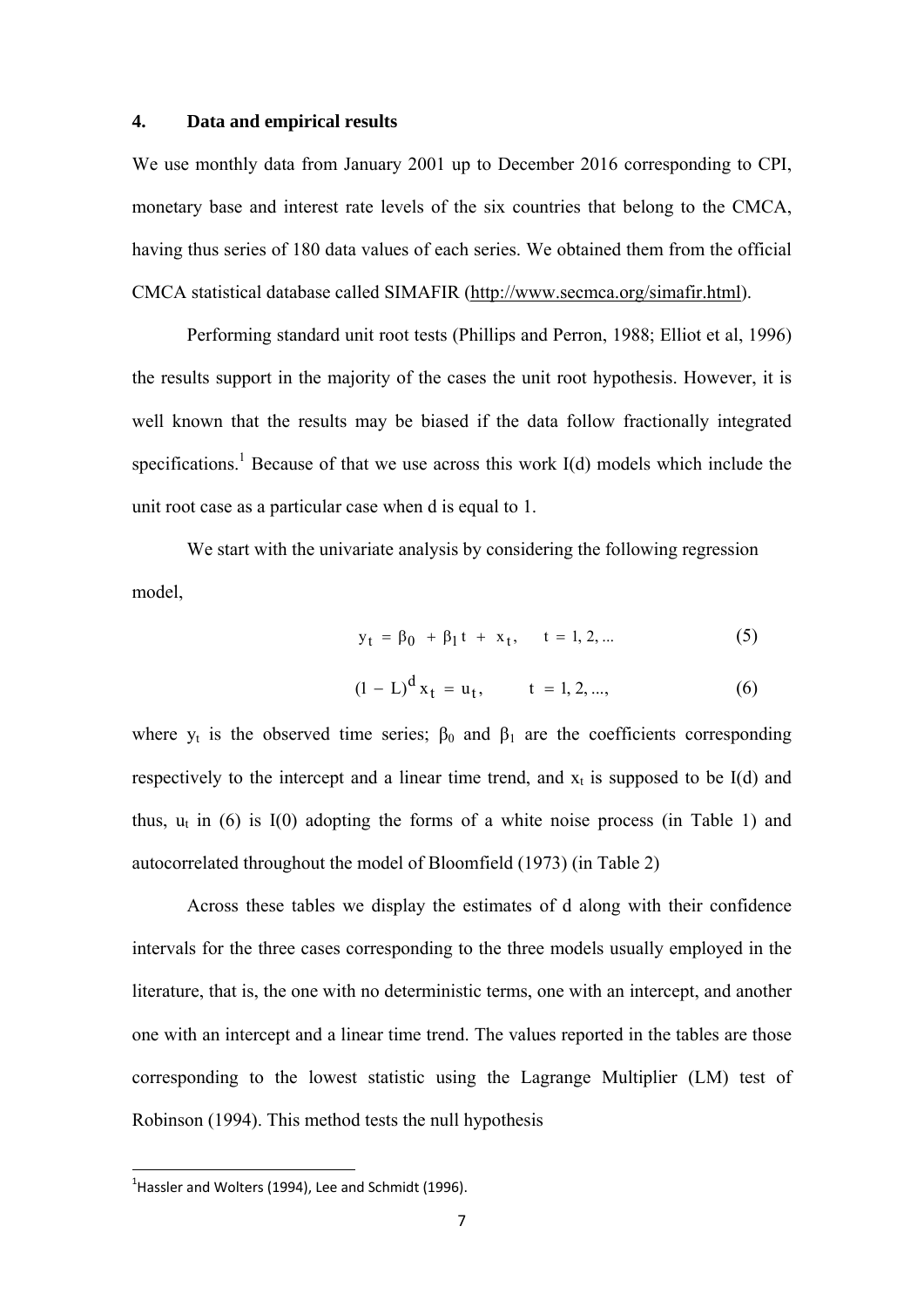$$
H_o: d = d_o, \t\t(7)
$$

in (5) and (6) for any real value  $d_0$ , including stationary ( $d_0 < 0.5$ ) and nonstationary ( $d_0$  $\geq$  0.5) cases. Thus, it does not require preliminary differencing in nonstationary contexts and its limiting distribution is standard normal independently of the potential autocorrelation of the error term and the inclusion of deterministic terms, unlike what happens with other more standard unit roots (and fractional integration) methods (Schmidt and Phillips, 1992).

 Focussing first on the case of white noise errors (Table 1) we notice that the time trend is required in all the cases for monetary aggregate; in all except one country (Dominican Republic) for prices, while there are only two countries (Guatemala and Nicaragua) with a time trend in the case the of interest rates. Dealing with the orders of integration we observe substantial differences across the series. Thus, for example, for prices, the estimates of d are significantly higher than 1 in all cases, with the values ranging from 1.14 (El Salvador) to 1.51 (Dominican Republic). for Money, the values are substantially smaller, and mean reversion (i.e.,  $d < 1$ ) takes place in the cases of Guatemala, El Salvador and Dominican Republic, while the unit root null hypothesis  $(i.e., d = 1)$  cannot be rejected in the other three countries. Finally, for the interest rates, mean reversion occurs for El Salvador and Nicaragua, while values of d significantly higher than 1 are obtained in the remaining four series.

#### **[Insert Tables 1 and 2 about here]**

 Table 2 displays the results based on autocorrelated disturbances. We observe that the time trend is required in all cases for prices and in all countries except for El Salvador in the case of money. For the interest rates, the intercept is sufficient to describe the deterministic components. Looking at the estimates of d and starting with prices, the values are found above 1 in all cases except for El Salvador where the unit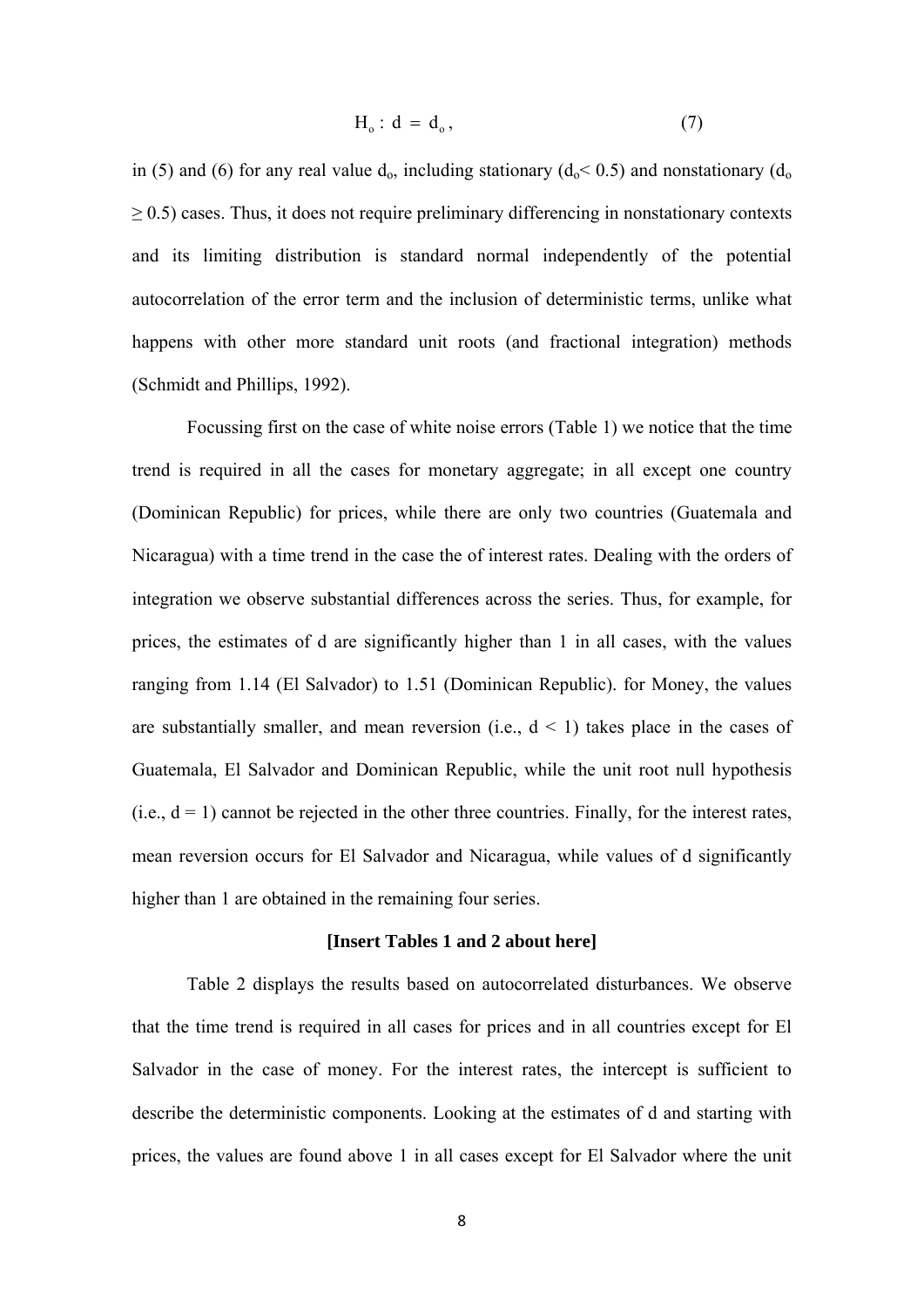root null hypothesis cannot be rejected; for money the I(1) hypothesis cannot be rejected in any series with the exception of Guatemala, where the value of d is significantly below 1; finally, for the interest rates, mean reversion occurs for Nicaragua, the I(1) hypothesis cannot be rejected for El Salvador and Dominican Republic, and the estimated value of d is smaller than 1 in the remaining countries.

Table 3 summarizes the results in Tables 1 and 2. We observe that for Money the I(1) is the most plausible model, while the order of integration is higher than 1 for prices, and mixed evidence (depending on the country) is obtained in case of the Interest rates.

### **[Insert Tables 3 and 4 about here]**

 Table 4 displays the estimates of d using a semiparametric method where no functional form is imposed on the error term. We display the results for a selected group of bandwidth numbers. We notice that evidence of unit roots in a number of cases, of the numbers values which are statistically below and above 1 .

## **[Insert Tables 5 - 7 about here]**

 Next we move to the multivariate case and present the results of the FCVAR approach of Johansen and Nielsen (2012) in Tables 5 and 6. When verifying with a likelihood ratio test, as suggested by Nielsen and Popiel (2016), in all the cases the FCVAR model beats the CVAR model, meaning that results of cointegrating relationships between the series under study shall be performed in the fractional scenario, that is to say by making use of the Fractional CVAR (FCVAR) model. Results for all the different Central American economies can be found in Table 6, and corresponding forecasts of the three variables under study are provided in Table 7. Relatively small Mean Square Values of the out of sample forecasts reveal that the FCVAR model can be used as an useful tool to determine inflation forecasts.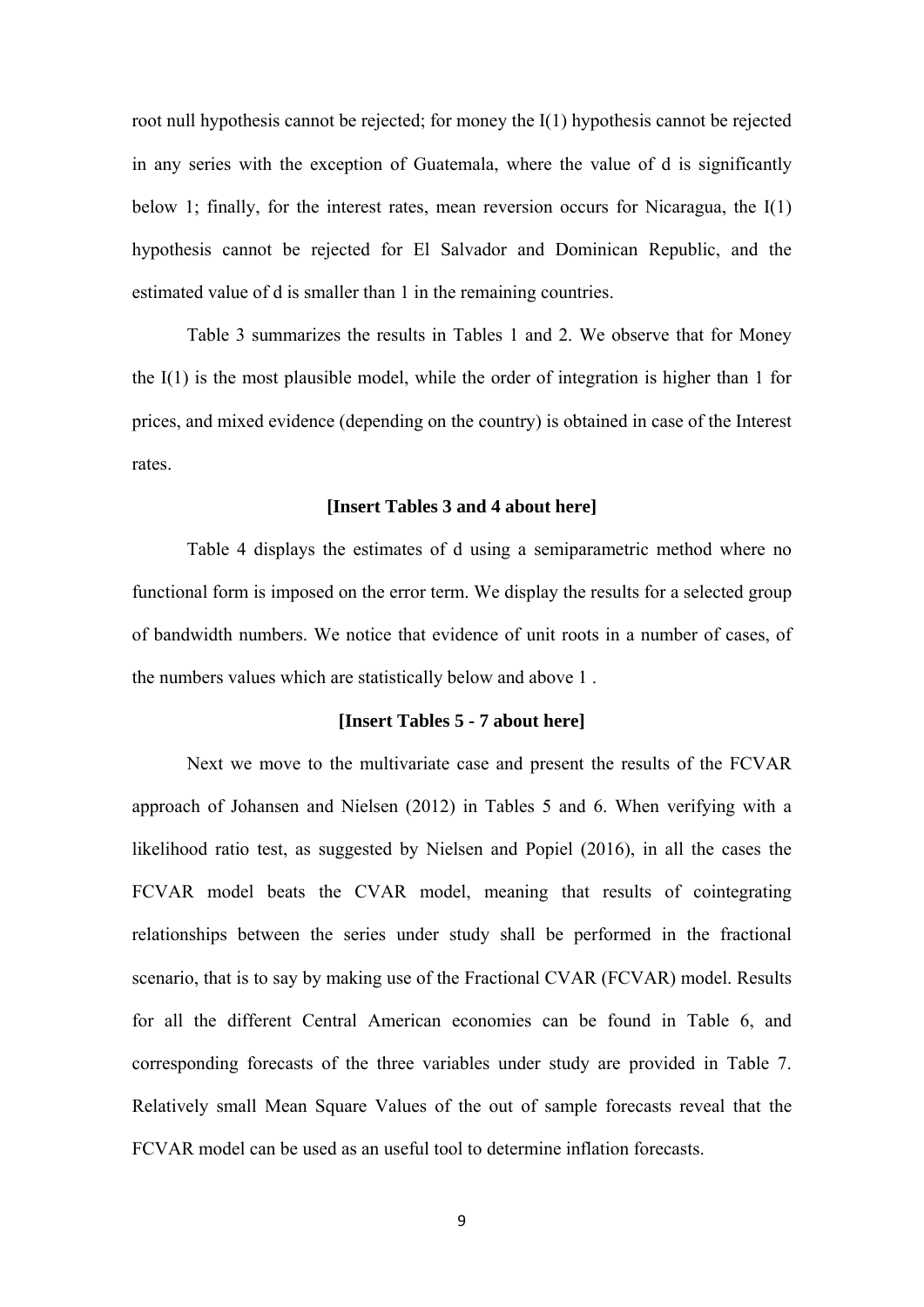# **5. Concluding comments**

In this article we have introduced the FCVAR model as an interesting additional tool for central bankers and practitioners in the Central American region. After univariate analysis leading providing grounds for the utilization of the generalization of the more traditional CVAR model in the fractional scenario, we have obtained results for all the economies that belong to the Consejo Monetario Centroamericano. In particular we have provided FCVAR models employing inflation, monetary base and interest rates, which can be used as useful forecasting tools of such variables. Such models can be used by policy makers in order to assess inflation forecast measures within the region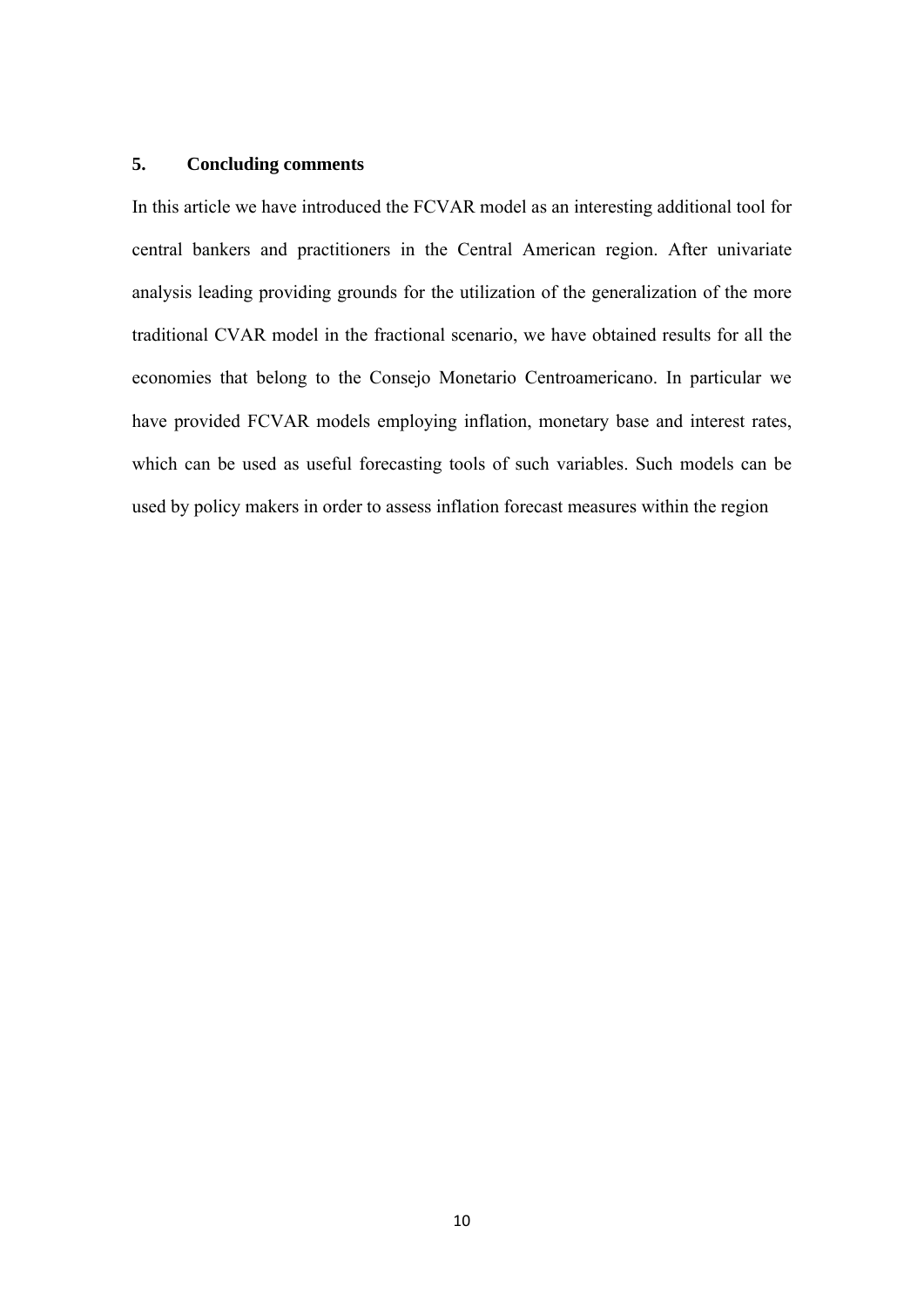# **References**

Baillie, R.T., 1996, Long memory processes and fractional integration in econometrics. Journal of Econometrics 73, 5-59.

Bloomfield,P., 1973, An exponential model in the spectrum of a scalar time series. Biometrika, 60, 217-226.

Engle, R.F. and C.W.J. Granger (1987) Cointegration and error correction model.Representation, estimation and testing, *Econometrica* 55, 251-276.

Gil-Alana, L.A. and P.M. Robinson, 1997, Testing of unit roots and othernonstationary hypotheses in macroeconomic time series. Journal of Econometrics80, 241-268.

Granger, C.W.J. (1980) Long Memory Relationships and the Aggregation of Dynamic Models, *Journal of Econometrics*, 14, 227-238.

Granger, C.W.J. and R. Joyeux, (1980), An introduction to long memory time series models and fractional differencing, *Journal of Time Series Analysis* 1, 15-39.

Hassler, U. and J. Wolters (1994) On the power of unit root tests against fractional alternatives, *Economics Letters* 45, 1-5.

Hosking, J.R.M. (1981), Fractional differencing, *Biometrika* 68, 165-176.

Johansen, S. (1991) Estimation and hypothesis testing of cointegration vectors in Gaussian vector autoregressive models, *Econometrics* 59, 1551-1580.

Johansen, S. (1995) Identifying restrictions of linear equations with applications to simultaneous equations and cointegration, *Journal of Econometrics* 69(1), 111-132.

Johansen, S. (1996) Likelihood based inference in cointegrated vector autoregressive models, Oxford University Press.

Johansen, S. (2008) A representation theory for a class of Vector Autoregressive Models for fractional models, *Econometric Theory* 24(3), 651-676.

Johansen, S. and M.Ø. Nielsen (2010) Likelihood inference for a nonstationary fractional autoregressive model, *Journal of Econometrics* 158, 51-66.

Johansen, S. and M.Ø. Nielsen (2012) Likelihood inference for a Fractionally Cointegrated Vector Autoregressive Model, *Econometrica* 80(6), 2667-2732.

Lee, D. and P. Schmidt (1996) On the power of the KPSS test of stationarity against fractionally integrated alternatives, *Journal of Econometrics* 73, 285-302.

Nielsen, M.Ø. and M.K. Popiel (2016) FCVARmmodel.m: a Matlab software package for estimation and testing in the fractionally cointegrated VAR model, *QED Working Paper* 1273, Queens University.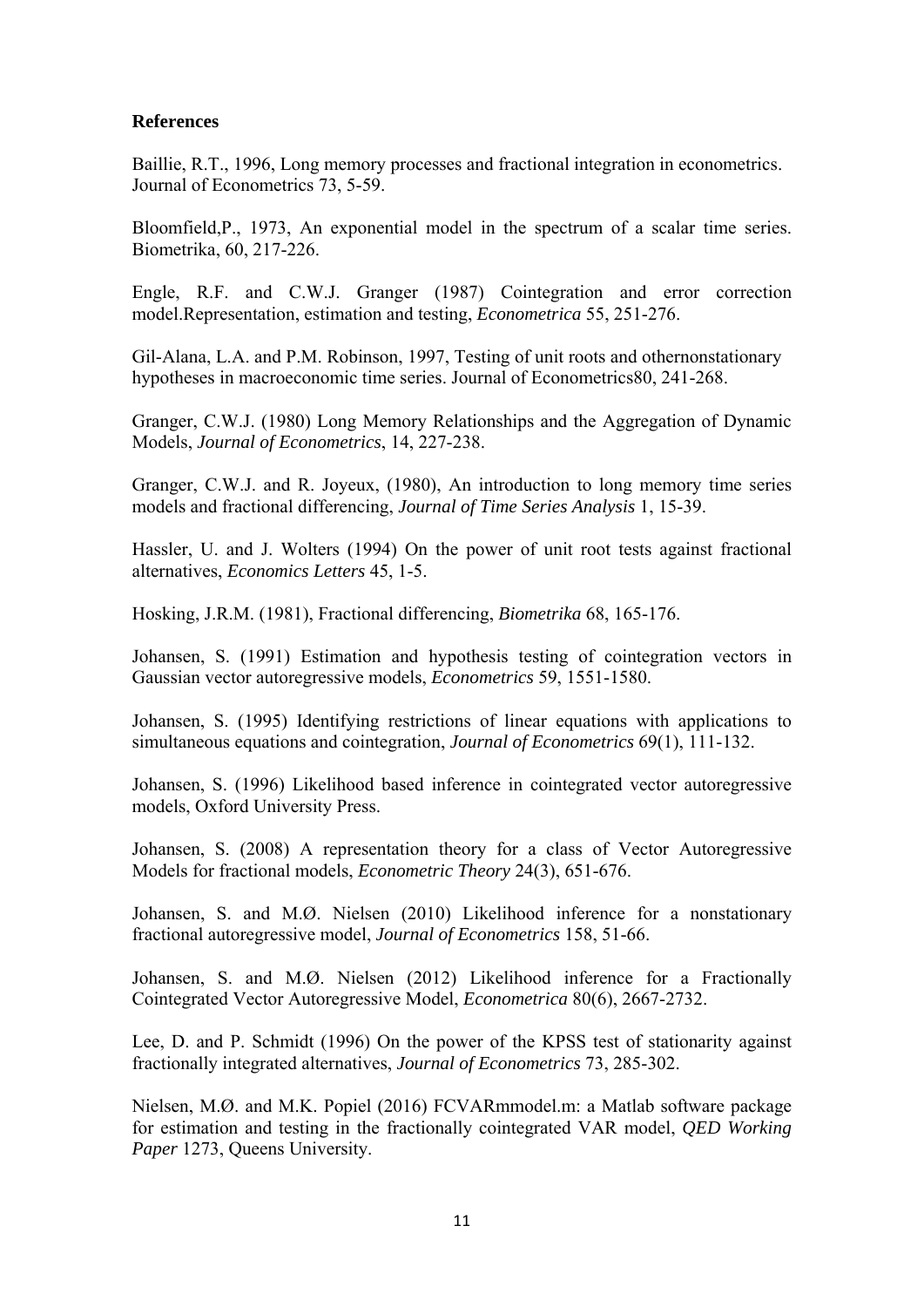Mayoral, L., (2006), Further Evidence on the Statistical Properties of Real GNP, Oxford Bulletin of Economics and Statistics 68, 901-920.

Robinson, P.M. (1994) Efficient tests of nonstationary hypotheses, *Journal of the American Statistical Association* 89, 1420-1437.

Robinson, P.M. and J. Hualde (2003) Cointegration in fractional systems with unknown integrationorders.Econometrica 71, 1727-1766.

Robinson, P.M. and J. Hualde, (2007) Root-n-consistent estimation of weak fractional cointegration. Journal of Econometrics 140, 450-484.

Robinson, P.M. and D. Marinucci, (2001) Semiparametric fractional cointegration analysis, *Journal of Econometrics* 105, 225-247.

Robinson, P.M. andYajima Y. (2002) Determination of cointegrating rank in fractional systems, *Journal of Econometrics* 106, 217-241.

Schmidt, P. and P.C.B. Phillips (1992) LM tests for a unit root in the presence of deterministic trend, Oxford Bulletin of Economics and Statistics 54, 3, 257-287.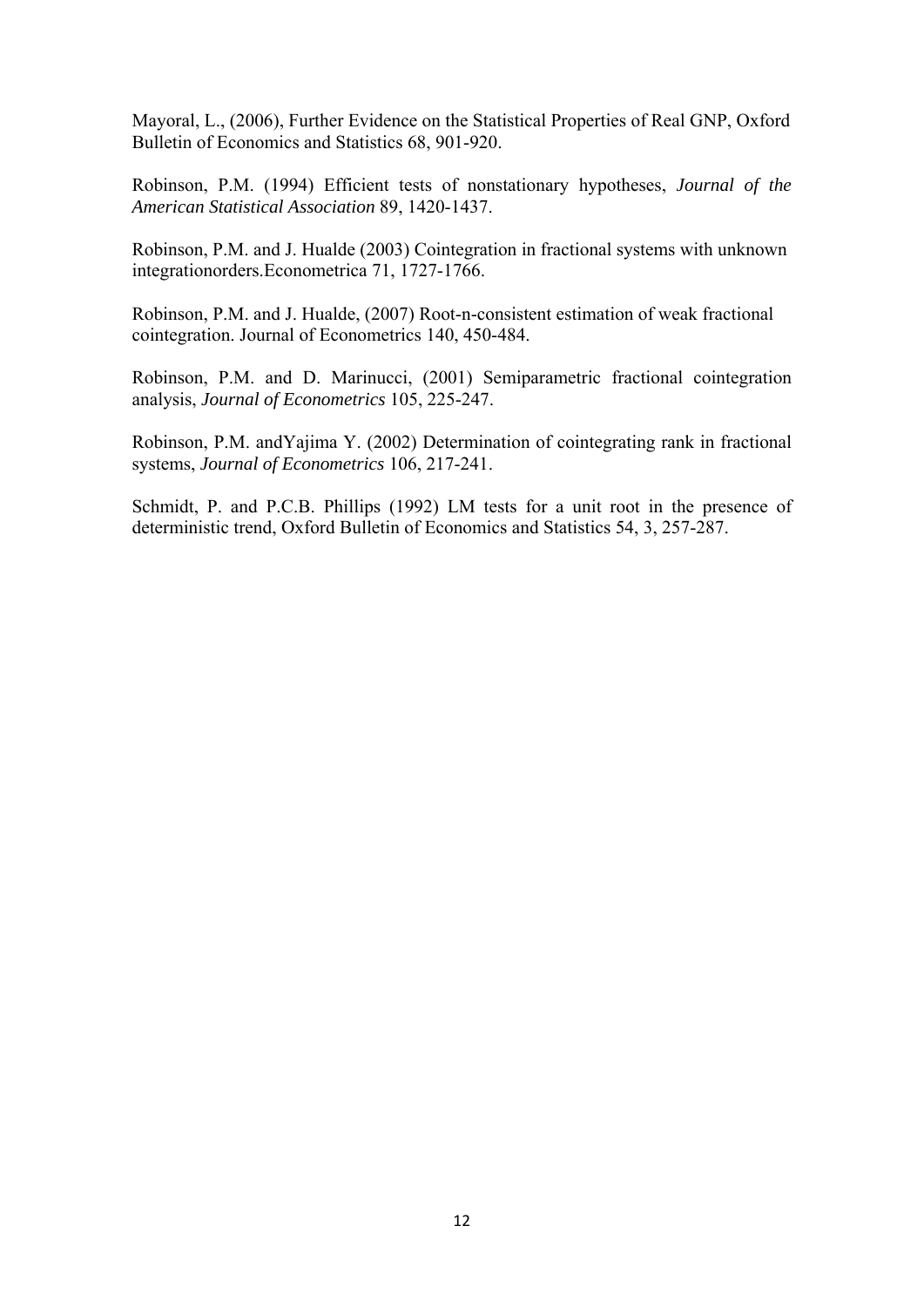| <b>PRICES</b>         |                       |                       |                       |  |
|-----------------------|-----------------------|-----------------------|-----------------------|--|
|                       | No regressors         | Anintercept           | A linear time trend   |  |
| <b>COSTA RICA</b>     | $0.98$ $(0.88, 1.10)$ | 1.41(1.33, 1.51)      | 1.35(1.28, 1.48)      |  |
| <b>HONDURAS</b>       | $0.98$ $(0.89, 1.10)$ | $1.36$ $(1.26, 1.49)$ | $1.29$ $(1.20, 1.43)$ |  |
| <b>EL SALVADOR</b>    | $0.98$ $(0.89, 1.10)$ | $1.15$ $(1.06, 1.28)$ | $1.14$ $(1.05, 1.26)$ |  |
| <b>GUATEMALA</b>      | $0.98$ $(0.89, 1.10)$ | $1.38$ $(1.28, 1.52)$ | 1.34(1.24, 1.48)      |  |
| <b>NICARAGUA</b>      | $0.98$ $(0.88, 1.10)$ | $1.38$ $(1.28, 1.53)$ | $1.37$ $(1.26, 1.52)$ |  |
| <b>DOMINICAN</b>      | $0.98$ $(0.89, 1.10)$ | $1.51$ $(1.40, 1.65)$ | $1.49$ $(1.38, 1.63)$ |  |
|                       |                       | <b>MONEY</b>          |                       |  |
|                       | No regressors         | Anintercept           | A linear time trend   |  |
| <b>COSTA RICA</b>     | 0.97(0.88, 1.09)      | 1.02(0.93, 1.12)      | 1.01(0.94, 1.10)      |  |
| <b>HONDURAS</b>       | 0.99(0.90, 1.11)      | 0.91(0.79, 1.06)      | $0.93$ $(0.83, 1.06)$ |  |
| <b>EL SALVADOR</b>    | 0.97(0.88, 1.09)      | 0.77(0.72, 0.84)      | $0.76$ $(0.70, 0.84)$ |  |
| <b>GUATEMALA</b>      | 0.98(0.89, 1.11)      | 0.75(0.70, 0.85)      | $0.71$ $(0.60, 0.86)$ |  |
| <b>NICARAGUA</b>      | 0.98(0.89, 1.10)      | $0.88$ $(0.83, 0.95)$ | $0.86$ $(0.78, 0.93)$ |  |
| <b>DOMINICAN</b>      | $0.98$ $(0.89, 1.09)$ | $1.01$ $(0.92, 1.13)$ | $1.01$ $(0.93, 1.12)$ |  |
| <b>INTEREST RATES</b> |                       |                       |                       |  |
|                       | No regressors         | Anintercept           | A linear time trend   |  |
| <b>COSTA RICA</b>     | 0.99(0.90, 1.11)      | 1.35(1.24, 1.48)      | 1.35(1.24, 1.47)      |  |
| <b>HONDURAS</b>       | 0.97(0.88, 1.10)      | $1.25$ $(1.17, 1.35)$ | 1.25(1.17, 1.35)      |  |
| <b>EL SALVADOR</b>    | 0.95(0.86, 1.06)      | $0.91$ $(0.84, 0.99)$ | 0.91(0.84, 0.99)      |  |
| <b>GUATEMALA</b>      | 0.97(0.88, 1.09)      | 1.13(1.08, 1.20)      | $1.12$ $(1.07, 1.18)$ |  |
| <b>NICARAGUA</b>      | 0.92(0.83, 1.04)      | 0.52(0.44, 0.61)      | $0.54$ $(0.47, 0.63)$ |  |
| <b>DOMINICAN</b>      | $1.01$ $(0.93, 1.12)$ | $1.13$ $(1.03, 1.25)$ | $1.13$ $(1.03, 1.25)$ |  |

**Table 1: Estimates of d and 95% intervals under white noise disturbances**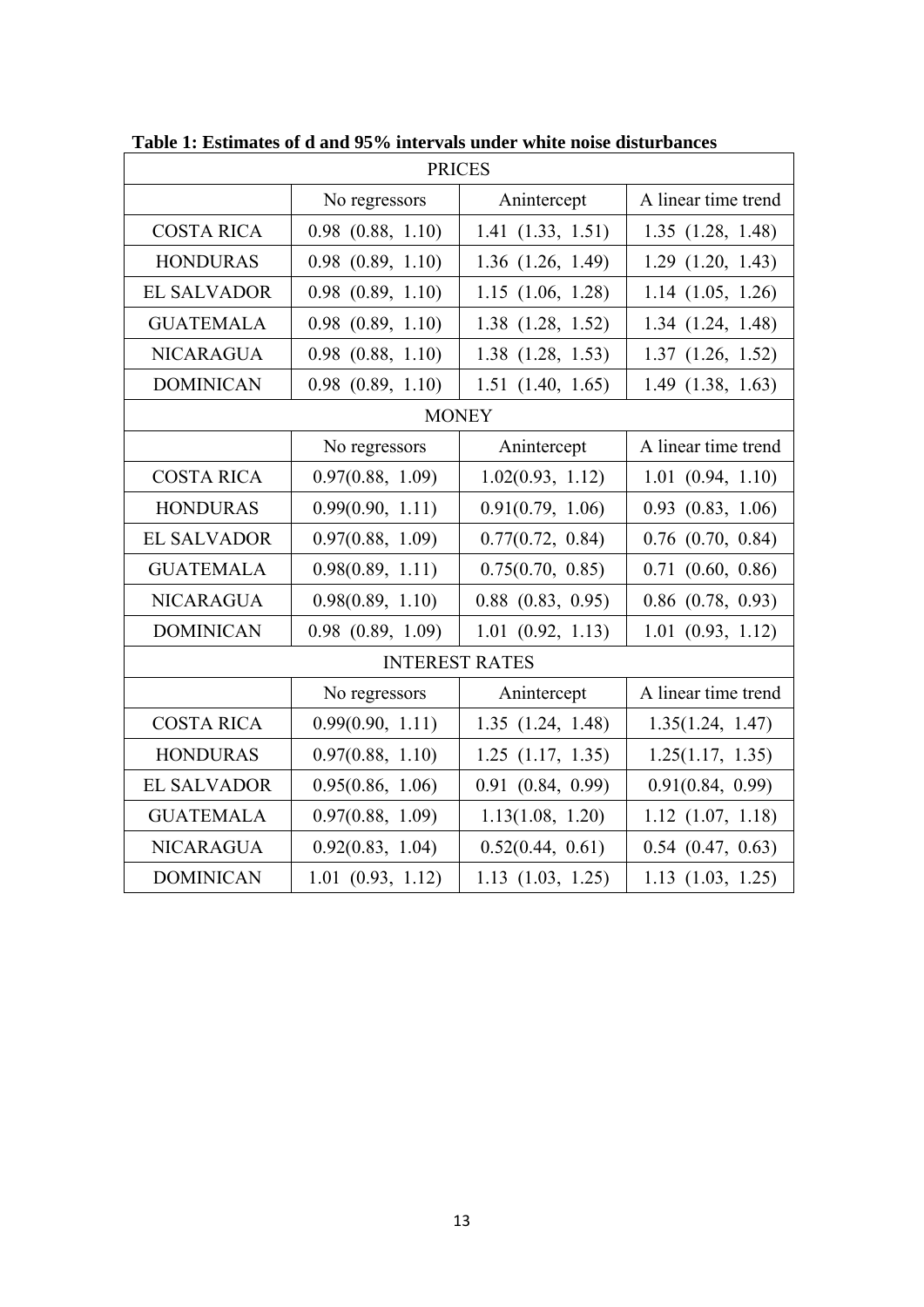| <b>PRICES</b>         |                       |                       |                       |  |
|-----------------------|-----------------------|-----------------------|-----------------------|--|
|                       | No regressors         | Anintercept           | A linear time trend   |  |
| <b>COSTA RICA</b>     | $0.94$ $(0.80, 1.14)$ | $1.38$ $(1.26, 1.51)$ | 1.30(1.21, 1.43)      |  |
| <b>HONDURAS</b>       | 0.95(0.79, 1.15)      | $1.23$ $(1.04, 1.43)$ | 1.14(1.02, 1.32)      |  |
| <b>EL SALVADOR</b>    | 0.95(0.79, 1.15)      | 1.08(0.95, 1.27)      | $1.08$ $(0.96, 1.25)$ |  |
| <b>GUATEMALA</b>      | $0.96$ $(0.79, 1.16)$ | $1.29$ $(1.10, 1.52)$ | $1.21$ $(1.07, 1.44)$ |  |
| <b>NICARAGUA</b>      | $0.94$ $(0.80, 1.14)$ | $1.19$ $(1.03, 1.37)$ | $1.16$ $(1.03, 1.35)$ |  |
| <b>DOMINICAN</b>      | $0.96$ $(0.82, 1.15)$ | 1.31(1.16, 1.51)      | $1.27$ $(1.13, 1.46)$ |  |
|                       |                       | <b>MONEY</b>          |                       |  |
|                       | No regressors         | Anintercept           | A linear time trend   |  |
| <b>COSTA RICA</b>     | $0.96$ $(0.80, 1.15)$ | 1.13(0.98, 1.31)      | 1.10(0.99, 1.27)      |  |
| <b>HONDURAS</b>       | $0.96$ $(0.79, 1.16)$ | $0.85$ $(0.69, 1.34)$ | 0.91(0.71, 1.26)      |  |
| <b>EL SALVADOR</b>    | $0.94$ $(0.80, 1.15)$ | $1.01$ $(0.87, 1.18)$ | $1.01$ $(0.86, 1.18)$ |  |
| <b>GUATEMALA</b>      | $0.93$ $(0.79, 1.15)$ | $0.76$ $(0.70, 0.88)$ | $0.60$ $(0.45, 0.86)$ |  |
| <b>NICARAGUA</b>      | 0.95(0.79, 1.15)      | $0.98$ $(0.90, 1.12)$ | $0.97$ $(0.86, 1.14)$ |  |
| <b>DOMINICAN</b>      | $0.96$ $(0.80, 1.15)$ | 1.00(0.84, 1.18)      | $1.00$ $(0.89, 1.17)$ |  |
| <b>INTEREST RATES</b> |                       |                       |                       |  |
|                       | No regressors         | Anintercept           | A linear time trend   |  |
| <b>COSTA RICA</b>     | $0.97$ $(0.81, 1.17)$ | 1.30(1.07, 1.61)      | 1.30(1.07, 1.62)      |  |
| <b>HONDURAS</b>       | $0.93$ $(0.79, 1.15)$ | 1.39(1.23, 1.61)      | $1.38$ $(1.23, 1.60)$ |  |
| <b>EL SALVADOR</b>    | $0.97$ $(0.81, 1.16)$ | 1.11(0.98, 1.30)      | 1.12(0.98, 1.31)      |  |
| <b>GUATEMALA</b>      | $0.93$ $(0.79, 1.15)$ | $1.54$ $(1.40, 1.74)$ | $1.47$ $(1.35, 1.67)$ |  |
| <b>NICARAGUA</b>      | $0.92$ $(0.77, 1.14)$ | $0.64$ $(0.47, 0.84)$ | 0.69(0.56, 0.85)      |  |
| <b>DOMINICAN</b>      | $1.00$ $(0.85, 1.19)$ | $1.04$ $(0.85, 1.28)$ | 1.04(0.85, 1.28)      |  |

**Table 2: Estimates of d and 95% intervals under autocorrelated disturbances**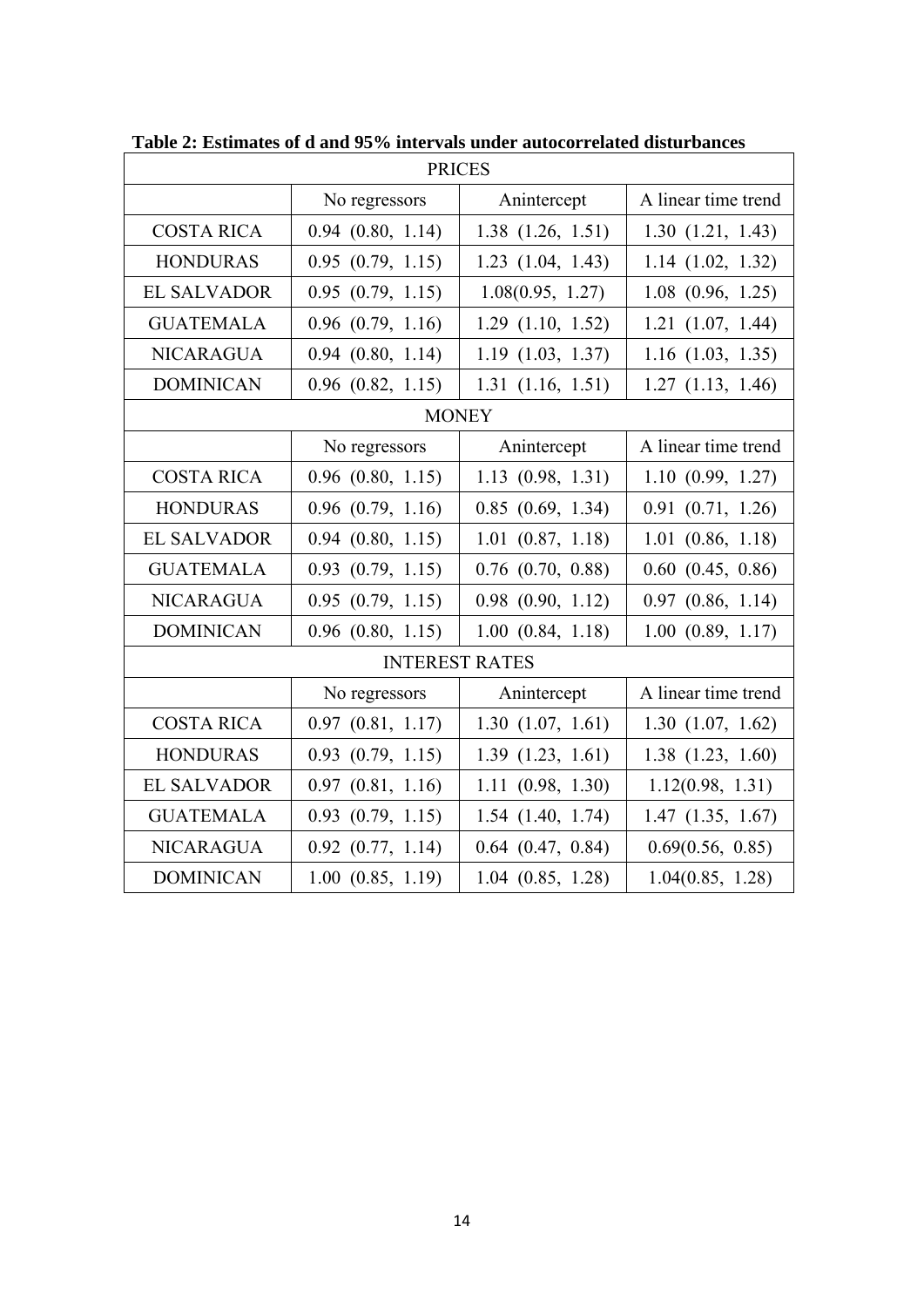| No autocorrelation<br>$\ddot{1}$   |                       |                       |                       |  |
|------------------------------------|-----------------------|-----------------------|-----------------------|--|
|                                    | <b>PRICES</b>         | <b>MONEY</b>          | <b>INTEREST</b>       |  |
| <b>COSTA RICA</b>                  | $1.35$ $(1.28, 1.48)$ | 1.01(0.94, 1.10)      | 1.35(1.24, 1.48)      |  |
| <b>HONDURAS</b>                    | $1.29$ $(1.20, 1.43)$ | $0.93$ $(0.83, 1.06)$ | $1.25$ $(1.17, 1.35)$ |  |
| <b>EL SALVADOR</b>                 | $1.14$ $(1.05, 1.26)$ | $0.76$ $(0.70, 0.84)$ | $0.91$ $(0.84, 0.99)$ |  |
| <b>GUATEMALA</b>                   | 1.34(1.24, 1.48)      | $0.71$ $(0.60, 0.86)$ | $1.12$ $(1.07, 1.18)$ |  |
| <b>NICARAGUA</b>                   | $1.37$ $(1.26, 1.52)$ | $0.86$ $(0.78, 0.93)$ | $0.54$ $(0.47, 0.63)$ |  |
| <b>DOMINICAN</b>                   | $1.51$ $(1.40, 1.65)$ | 1.01(0.93, 1.12)      | $1.13$ $(1.03, 1.25)$ |  |
| Autocorrelation<br>$\overline{ii}$ |                       |                       |                       |  |
|                                    | <b>PRICES</b>         | <b>MONEY</b>          | <b>INTEREST</b>       |  |
| <b>COSTA RICA</b>                  | 1.30(1.21, 1.43)      | 1.10(0.99, 1.27)      | 1.30(1.07, 1.61)      |  |
| <b>HONDURAS</b>                    | $1.14$ $(1.02, 1.32)$ | $0.91$ $(0.71, 1.26)$ | 1.39(1.23, 1.61)      |  |
| <b>EL SALVADOR</b>                 | $1.08$ $(0.96, 1.25)$ | $1.01$ $(0.87, 1.18)$ | 1.11(0.98, 1.30)      |  |
| <b>GUATEMALA</b>                   | $1.21$ $(1.07, 1.44)$ | $0.60$ $(0.45, 0.86)$ | $1.54$ $(1.40, 1.74)$ |  |
| <b>NICARAGUA</b>                   | $1.16$ $(1.03, 1.35)$ | $0.97$ $(0.86, 1.14)$ | $0.64$ $(0.47, 0.84)$ |  |
| <b>DOMINICAN</b>                   | $1.27$ $(1.13, 1.46)$ | 1.00(0.89, 1.17)      | $1.04$ $(0.85, 1.28)$ |  |

**Table 3: Summary of the parametric resutls** 

In bold, evidence of unit roots at the 5% level.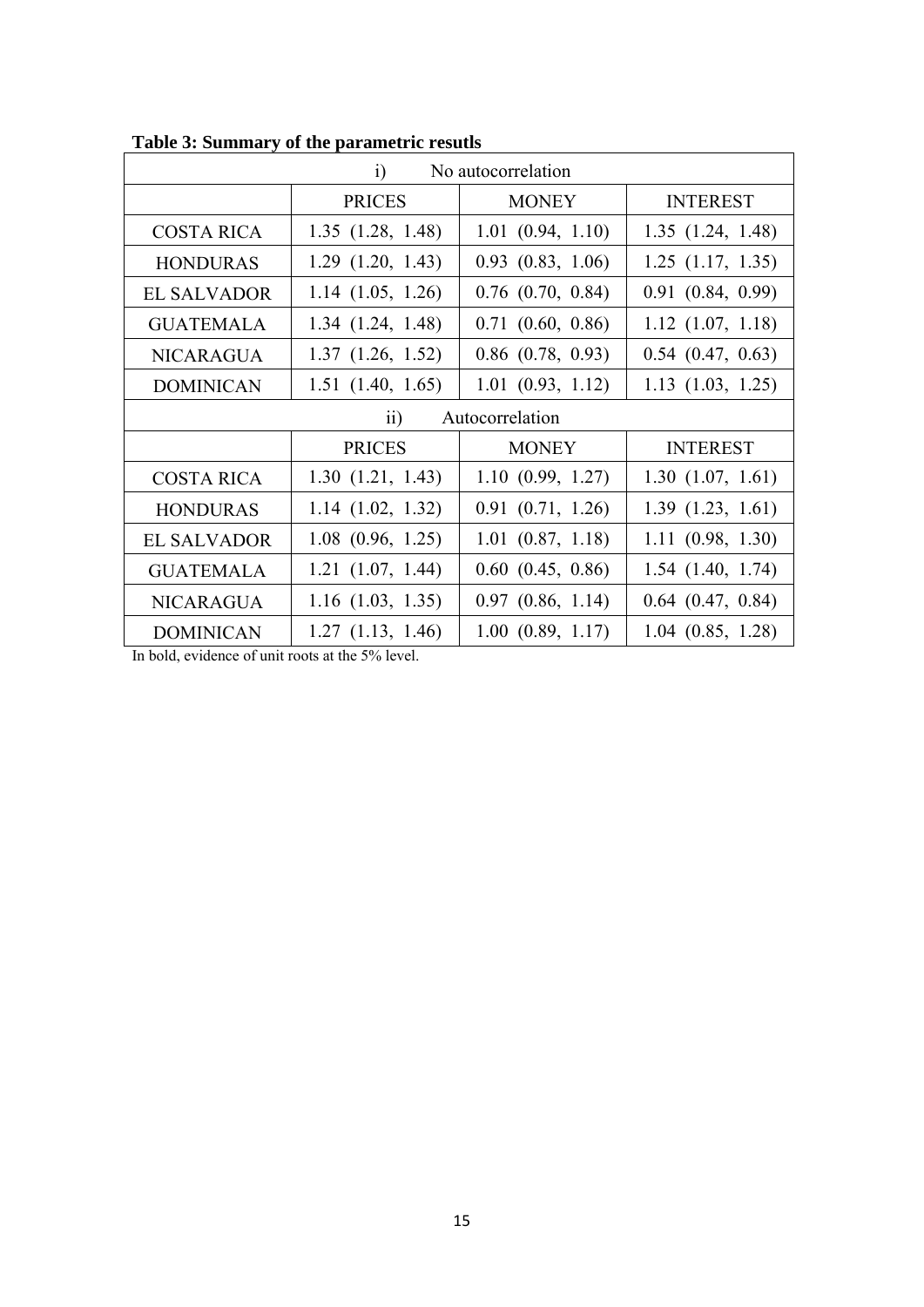| <b>PRICES</b>         |                       |              |          |           |          |  |
|-----------------------|-----------------------|--------------|----------|-----------|----------|--|
|                       | 11                    | 12           | 13       | 14        | 15       |  |
| <b>COSTA RICA</b>     | 1.457                 | 1.466        | 1.479    | 1.500     | 1.500    |  |
| <b>HONDURAS</b>       | 1.226*                | $1.225*$     | $1.210*$ | 1.208*    | $1.111*$ |  |
| <b>EL SALVADOR</b>    | 1.219*                | 1.209*       | 1.212*   | 1.152*    | 1.169*   |  |
| <b>GUATEMALA</b>      | $1.181*$              | 1.219*       | 1.281    | 1.318     | 1.212*   |  |
| <b>NICARAGUA</b>      | 1.375                 | 1.444        | 1.467    | 1.330     | 1.314    |  |
| DOMINICAN REP.        | 1.340                 | 1.415        | 1.460    | 1.497     | 1.500    |  |
|                       |                       | <b>MONEY</b> |          |           |          |  |
|                       | 11                    | 12           | 13       | 14        | 15       |  |
| <b>COSTA RICA</b>     | 1.411                 | 1.437        | 1.467    | 1.443     | 1.202*   |  |
| <b>HONDURAS</b>       | 1.270                 | $1.173*$     | $1.220*$ | $1.071*$  | 0.799    |  |
| <b>EL SALVADOR</b>    | 1.170*                | 1.162**      | 1.202*   | 1.155*    | 1.143*   |  |
| <b>GUATEMALA</b>      | 0.619                 | 0.686        | 0.624    | 0.686     | 0.697    |  |
| <b>NICARAGUA</b>      | 1.307                 | 1.355        | 1.191*   | $1.123**$ | $0.962*$ |  |
| <b>DOMINICAN REP.</b> | 1.133*                | 1.198*       | $1.225*$ | 1.210*    | 1.209*   |  |
|                       | <b>INTEREST RATES</b> |              |          |           |          |  |
|                       | 11                    | 12           | 13       | 14        | 15       |  |
| <b>COSTA RICA</b>     | 0.833                 | 0.939*       | 1.019*   | 1.028*    | 1.097*   |  |
| <b>HONDURAS</b>       | 1.203*                | 1.355        | 1.410    | 1.421     | 1.396    |  |
| <b>EL SALVADOR</b>    | 1.350                 | 1.230*       | 1.208*   | 1.249     | $1.205*$ |  |
| <b>GUATEMALA</b>      | 1.500                 | 1.500        | 1.500    | 1.500     | 1.500    |  |
| <b>NICARAGUA</b>      | 1.168*                | 1.178*       | 1.202*   | $1.115*$  | 1.154*   |  |
| DOMINICAN REP.        | 1.074*                | $1.022*$     | 1.104*   | 1.137*    | 1.126*   |  |
| Lower $95\%$ I(1)     | 0.752                 | 0.762        | 0.771    | 0.780     | 0.787    |  |
| Upper 95% I(1)        | 1.247                 | 1.237        | 1.228    | 1.219     | 1.2125   |  |

**Table 4: Estimates of d based on a semiparametric method** 

\*: Evidence of unit roots at the 5% level.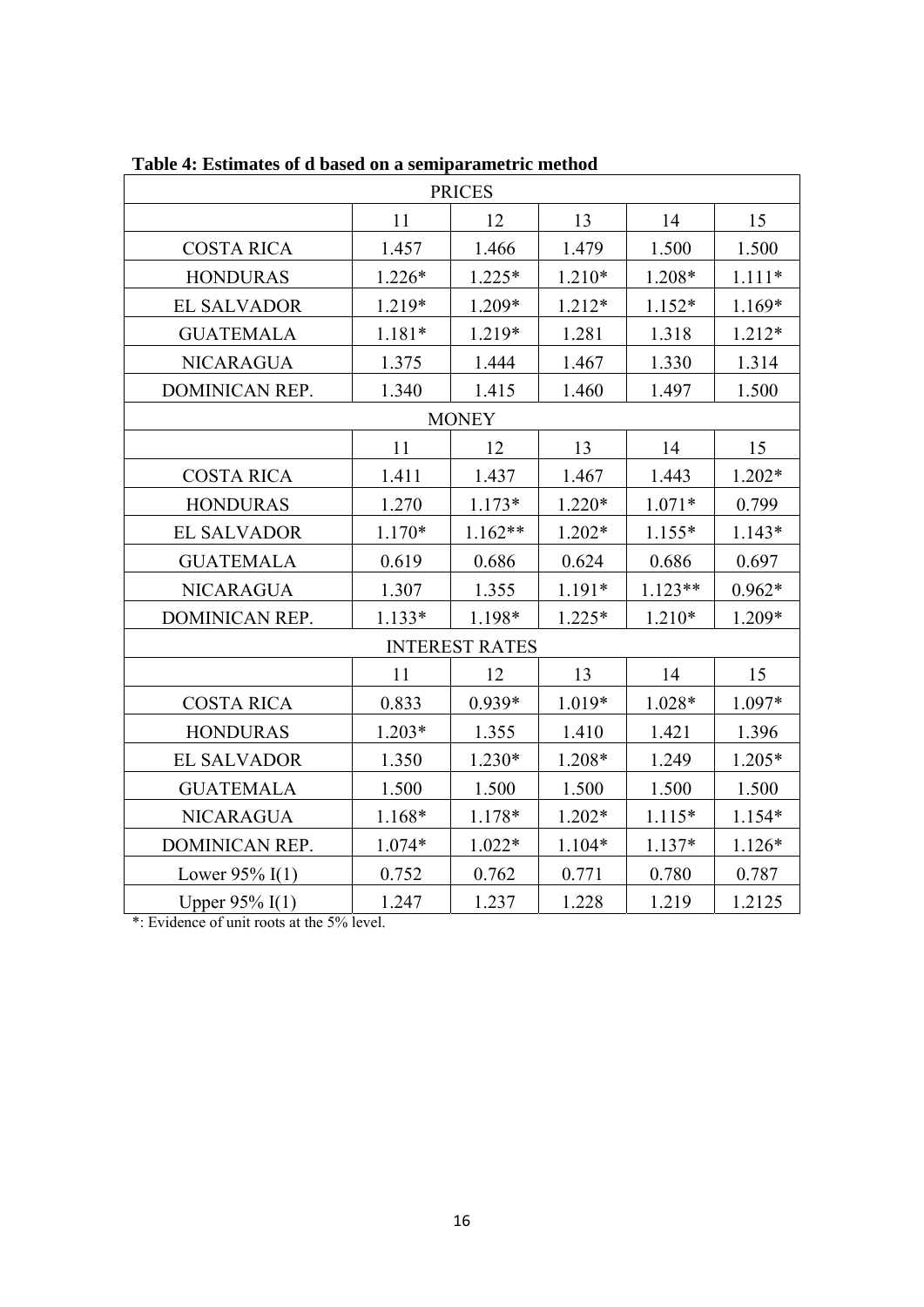| Rank                      | Log-Likelihood   | LR statistic |  |  |
|---------------------------|------------------|--------------|--|--|
| <b>COSTA RICA</b>         |                  |              |  |  |
| $\boldsymbol{0}$          | 1457.686         | 41.914       |  |  |
| $\mathbf{1}$              | 1473.913         | 9.460        |  |  |
| $\overline{2}$            | 1478.370         | 0.545        |  |  |
|                           | <b>HONDURAS</b>  |              |  |  |
| $\boldsymbol{0}$          | 1518.160         | 59.160       |  |  |
| $\mathbf{1}$              | 1533.548         | 29.308       |  |  |
| $\overline{2}$            | 1547.721         | 0.962        |  |  |
| <b>EL SALVADOR</b>        |                  |              |  |  |
| $\boldsymbol{0}$          | 1317.560         | 33.643       |  |  |
| $\mathbf{1}$              | 1330.438         | 7.889        |  |  |
| $\overline{2}$            | 1333.178         | 2.408        |  |  |
|                           | <b>GUATEMALA</b> |              |  |  |
| $\boldsymbol{0}$          | 1597.933         | 84.160       |  |  |
| $\mathbf{1}$              | 1621.310         | 37.525       |  |  |
| $\overline{2}$            | 1639.941         | 0.264        |  |  |
| <b>NICARAGUA</b>          |                  |              |  |  |
| $\boldsymbol{0}$          | 1103.425         | 93.232       |  |  |
| $\mathbf{1}$              | 1142.264         | 15.561       |  |  |
| $\overline{2}$            | 1149.895         | 0.301        |  |  |
| <b>DOMINICAN REPUBLIC</b> |                  |              |  |  |
| $\boldsymbol{0}$          | 1067.009         | 38.984       |  |  |
| $\mathbf{1}$              | 1081.310         | 10.381       |  |  |
| $\overline{2}$            | 1086.475         | 0.052        |  |  |

**Table 5: Cointegrating Rank Test with Lag length**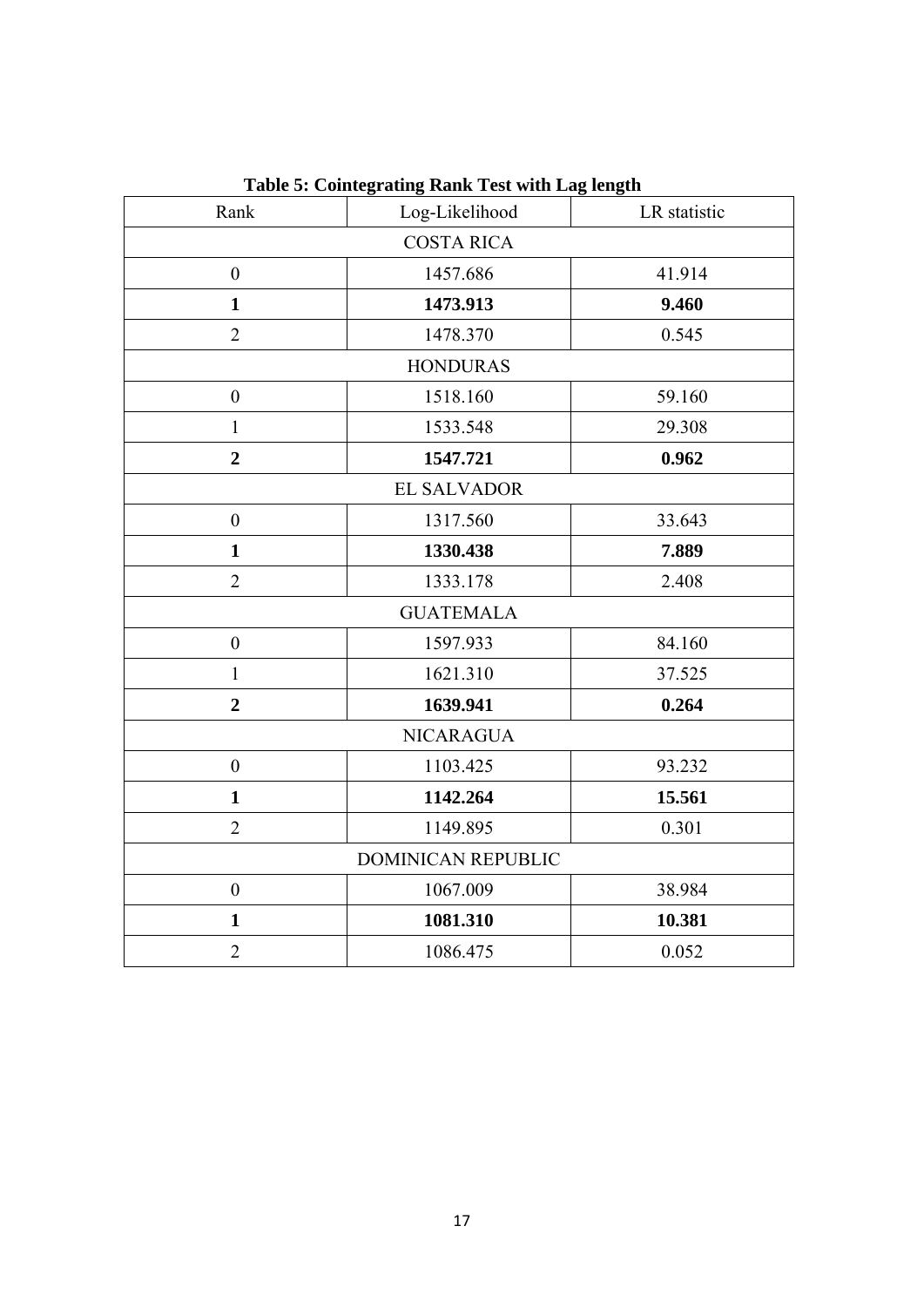|  | <b>Table 6: FVECMmodels</b> |
|--|-----------------------------|
|--|-----------------------------|

| <b>COSTA RICA</b>                                                                                                                                                                                                                                                                                                                                                                                                                        |  |  |  |  |
|------------------------------------------------------------------------------------------------------------------------------------------------------------------------------------------------------------------------------------------------------------------------------------------------------------------------------------------------------------------------------------------------------------------------------------------|--|--|--|--|
| $\Delta^{1.164}\left(\begin{bmatrix} \log_{10} M \\ \log_{10} R \\ \log_{10} P \end{bmatrix} - \begin{bmatrix} 13.553 \\ 3.228 \\ 3.581 \end{bmatrix}\right) = L_{1.164}\left(\begin{bmatrix} 0.021 & 0.000 \\ -0.028 & 0.089 \\ 0.016 & 0.1514 \end{bmatrix}\right) (X_t - \mu) + \Gamma \Delta^{1.164} L_{1.164}(X_t - \mu) + \varepsilon_t$                                                                                           |  |  |  |  |
| <b>HONDURAS</b>                                                                                                                                                                                                                                                                                                                                                                                                                          |  |  |  |  |
| $\Delta^{1.07} \!\!\!\left(\!\!\begin{array}{c} \begin{bmatrix} \log {\cal M} \\ \log {\cal R} \\ \log {\cal P} \end{bmatrix} - \begin{bmatrix} 9.678 \\ 3.145 \\ 4.792 \end{bmatrix} \end{array}\!\!\right) = \left.\begin{array}{c} \begin{bmatrix} -0.083\text{-}0.087 \\ -0.041\text{-}0.030 \\ 0.010\text{-}0.012 \end{bmatrix} \!\!\right)_{\!\!\! -1.9050.064} \!\!\!\!\!\!\!\!\!\!\!\!\!\!\!\!\!\!\!\!\!\!\!\!\!\!\!\!\!\!\!\!\$ |  |  |  |  |
| EL SALVADOR                                                                                                                                                                                                                                                                                                                                                                                                                              |  |  |  |  |
| $\Delta^{0.937} \left( \begin{pmatrix} \log_{10} M \\ \log_{10} R \\ \log_{10} P \end{pmatrix} - \begin{pmatrix} 7.443 \\ 2.050 \\ 4.319 \end{pmatrix} \right) = L_{0.937} \left( \begin{pmatrix} -0.078 \\ -0.012 \\ -0.019 \end{pmatrix} \right) \left( \begin{pmatrix} 1.000 \\ -0.352 \\ -1.733 \end{pmatrix} \right) (X_{t} - \mu) + \Gamma \Delta^{0.937} L_{0.937} (X_{t} - \mu) + \varepsilon_{t}$                               |  |  |  |  |
| <b>GUATEMALA</b>                                                                                                                                                                                                                                                                                                                                                                                                                         |  |  |  |  |
| $\Delta^{0.889} \left( \begin{pmatrix} \log_{10} M \\ \log_{10} R \\ \log_{10} P \end{pmatrix} - \begin{pmatrix} 9.931 \\ 2.876 \\ 4.055 \end{pmatrix} \right) = L_{0.889} \left( \begin{pmatrix} -0.105 & 0.015 \\ -0.061 & 0.051 \\ 0.003 & -0.042 \end{pmatrix} \begin{pmatrix} 1.000 & 0.000 \\ 0.000 & 1.000 \\ -1.567 & 0.192 \end{pmatrix} + \Gamma \Delta^{0.889} L_{0.889$                                                      |  |  |  |  |
| <b>NICARAGUA</b>                                                                                                                                                                                                                                                                                                                                                                                                                         |  |  |  |  |
| $\overline{\Delta}^{0.886} \left( \begin{pmatrix} \log_{-} M \\ \log_{-} R \\ \log_{-} P \end{pmatrix} - \begin{pmatrix} 9.596 \\ 3.084 \\ 4.228 \end{pmatrix} \right) = L_{0.886} \begin{pmatrix} -0.024 \\ -0.004 \\ -0.020 \end{pmatrix} \begin{pmatrix} 1.000 \\ 0.664 \\ -1.225 \end{pmatrix} + \Gamma_{i} \Delta^{0.886} L_{0.886} (X_{t} - \mu) + \varepsilon_{t}$                                                                |  |  |  |  |
| DOMINICAN REPUBLIC                                                                                                                                                                                                                                                                                                                                                                                                                       |  |  |  |  |
| $\Delta^{0.664} \left( \begin{bmatrix} \log_{10} M \\ \log_{10} R \\ \log_{10} P \end{bmatrix} - \begin{bmatrix} 10.547 \\ 2.980 \\ 3.529 \end{bmatrix} \right) = L_{0.664} \left( \begin{bmatrix} -0.027 & 0.000 \\ 0.023 & 0.004 \end{bmatrix} \right) - 2.799 + \Gamma_{i} \Delta^{0.664} L_{0.664}^{i}(X_{i} - \mu) + \varepsilon_{i}$                                                                                               |  |  |  |  |